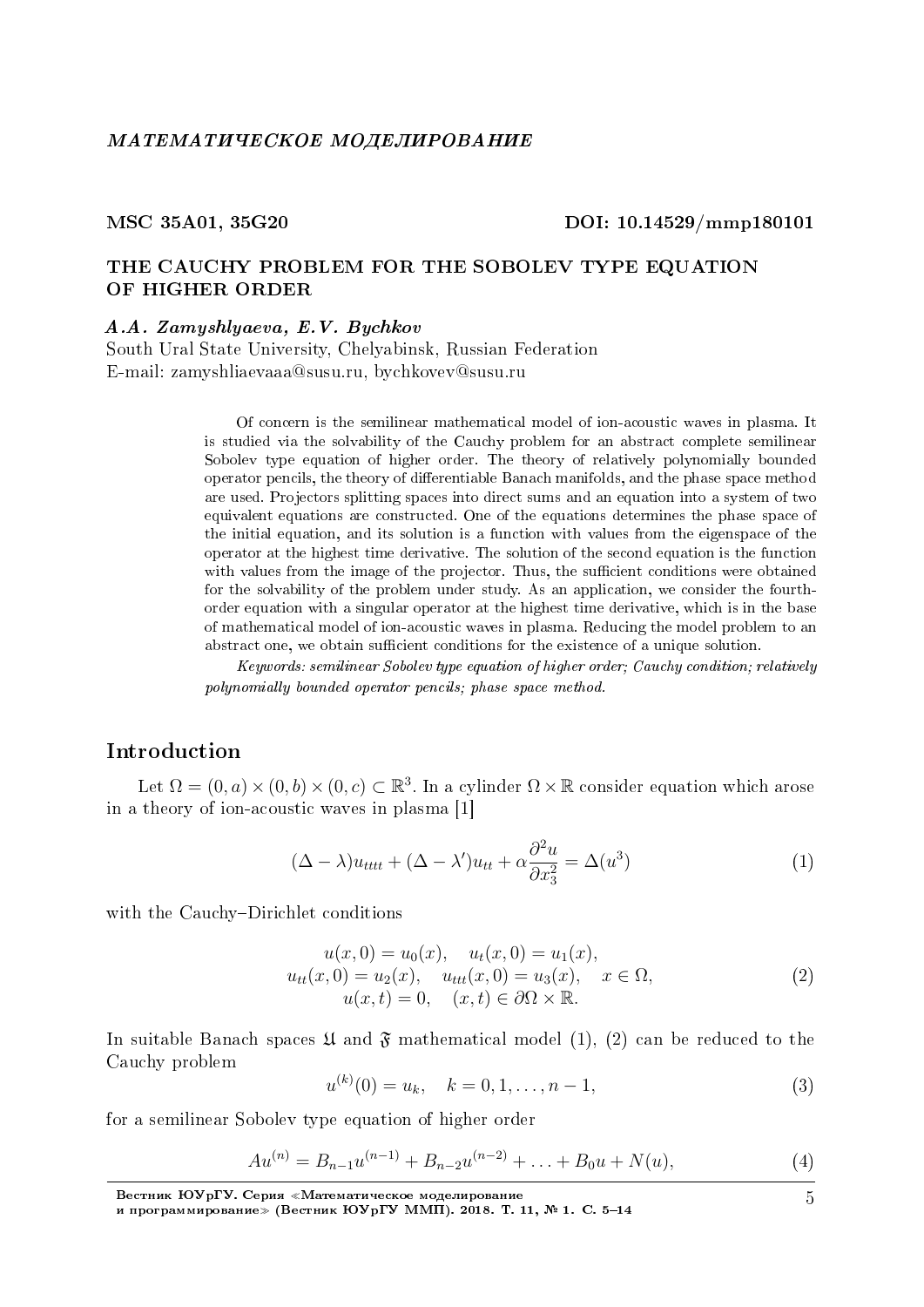where  $u^{(k)}$  is the time derivative of order *k*, the operators  $A, B_{n-1}, B_{n-2}, \ldots, B_0 \in$  $\mathcal{L}(\mathfrak{U}; \mathfrak{F}), N \in C^{\infty}(\mathfrak{U}; \mathfrak{F})$ . By Sobolev type equations we mean those equations that are not solvable with respect to the highest time derivative in particular when the operator *A* is not invertible. Such situations often arise when ker  $A \neq \{0\}$ . Mathematical models representable in form (3), (4) will be called Sobolev type mathematical models of higher order.

It is known that the Cauchy problem (3) for Sobolev type equations is unsolvable in principle for arbitrary initial data  $u_0, u_1, \ldots, u_{n-1}$ . In our opinion, the most fruitful approach to the study of such equations is the phase space method developed by G.A. Sviridyuk and T.G. Sukacheva for the study of semilinear Sobolev type equations of the first order  $[2]$ . The essence of this method consists in reducing the singular equation  $(2)$ to a regular one, defined, however, not on the entire space, but on some subset containing admissible initial values, understood as the phase space of the original equation.

A theory of complete linear Sobolev type equations of higher order is presented in [3]. Semilinear Sobolev type equations of the first order were studied in  $[4,5]$ . Initial-boundary value problems for Sobolev type equations of the first and higher order find application in mathematical modelling [6, 7].

The aim of the work is to develop a method of analytical investigation of Sobolev type mathematical models of higher order. In addition to the phase space method, the methods of the theory of relatively polynomially bounded operator pencils [8] are also used. In this article we also rely on the theory of differentiable Banach manifolds [9].

## 1. Theory of Relatively Polynomially Bounded Operator Pencils

Let  $\mathfrak{U}, \mathfrak{F}$  be Banach spaces and operators  $A, B_0, B_1, \ldots, B_{n-1} \in \mathcal{L}(\mathfrak{U}; \mathfrak{F})$ . By  $\vec{B}$  denote the pencil formed by operators  $B_{n-1}, \ldots, B_1, B_0$ . The sets  $\rho^A(\overrightarrow{B}) = \{ \mu \in \mathbb{C} : (\mu^n A - \mu)^n \}$  $\mu^{n-1}B_{n-1} - \ldots - \mu B_1 - B_0$ <sup>-1</sup>  $\in \mathcal{L}(\mathfrak{F};\mathfrak{U})$  and  $\sigma^A(\overrightarrow{B}) = \overline{\mathbb{C}} \setminus \rho^A(\overrightarrow{B})$  are called an Aresolvent set and an *A*-spectrum of the pencil  $\overrightarrow{B}$  respectively. The operator-function of a complex variable  $R^A_\mu(\vec{B}) = (\mu^n A - \mu^{n-1} B_{n-1} - \ldots - \mu B_1 - B_0)^{-1}$  with the domain  $\rho^A(\vec{B})$ is called an *A-resolvent* of the pencil  $\vec{B}$ .

**Definition 1.** The operator pencil  $\vec{B}$  is called polynomially bounded with respect to an operator *A* (or polynomially *A*-bounded) if  $\exists a \in \mathbb{R}_+$   $\forall \mu \in \mathbb{C}$   $(|\mu| > a) \Rightarrow (R^A_\mu(\vec{B}) \in$  $\mathcal{L}(\mathfrak{F};\mathfrak{U})$ .

**Remark 1.** If there exists an operator  $A^{-1} \in \mathcal{L}(\mathfrak{F}; \mathfrak{U})$  then the pencil  $\vec{B}$  is *A*-bounded.

In [10] A.A. Zamyshlyaeva received the necessary condition for the construction of projectors

$$
\int_{\gamma} \mu^k R^A_{\mu}(\vec{B}) d\mu \equiv \mathbb{O}, \quad k = 0, 1, \dots, n-2,
$$
\n(5)

where the circuit  $\gamma = {\mu \in \mathbb{C} : |\mu| = r > a}.$ 

**Lemma 1.** [10] Let the operator pencil  $\vec{B}$  be polynomially A-bounded and condition (5) be fulfilled. Then the operators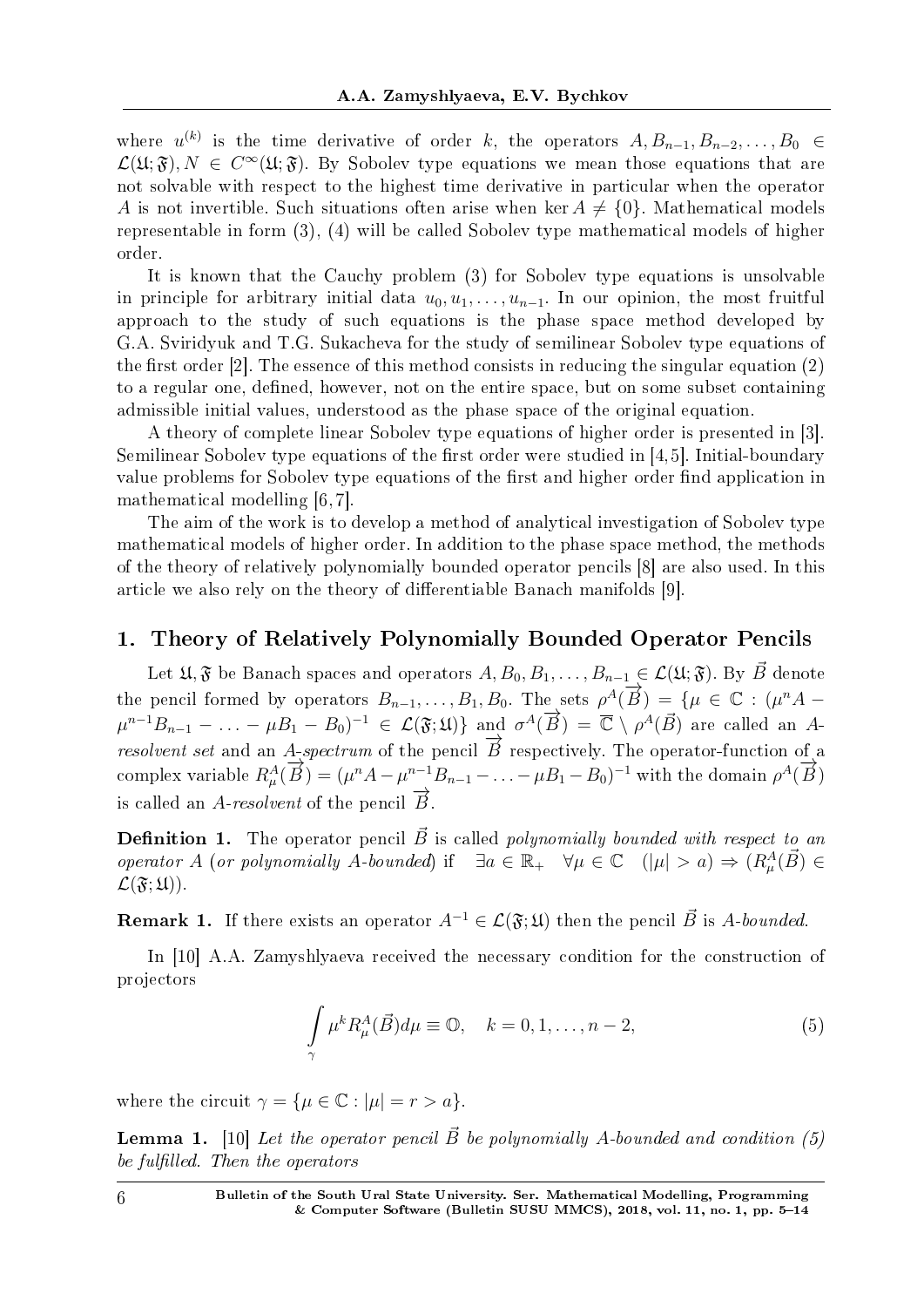$$
P = \frac{1}{2\pi i} \int\limits_{\gamma} R^A_{\mu}(\vec{B}) \mu^{n-1} A d\mu, \quad Q = \frac{1}{2\pi i} \int\limits_{\gamma} \mu^{n-1} A R^A_{\mu}(\vec{B}) d\mu
$$

are projectors in spaces  $\mathfrak U$  and  $\mathfrak F$  respectively.

Denote  $\mathfrak{U}^0 = \text{ker } P, \ \mathfrak{F}^0 = \text{ker } Q, \ \mathfrak{U}^1 = \text{im } P, \ \mathfrak{F}^1 = \text{im } Q.$  According to lemma 1  $\mathfrak{U}\,=\,\mathfrak{U}^0\,\oplus\,\mathfrak{U}^1,\quad \mathfrak{F}\,=\,\mathfrak{F}^0\,\oplus\,\mathfrak{F}^1.$  By  $A^k$   $(B^k_l)$  denote restriction of operators  $A$   $(B_l)$  on  $\mathfrak{U}^k$ ,  $k = 0, 1; l = 0, 1, \ldots, n - 1.$ 

**Theorem 1.** [10] Let the operator pencil  $\vec{B}$  be polynomially *A*-bounded and condition (5) be fulfilled. Then

 $(i)$   $A^k \in \mathcal{L}(\mathfrak{U}^k; \mathfrak{F}^k), k = 0, 1;$  $(iii)$   $B_l^k \in \mathcal{L}(\mathfrak{U}^k; \mathfrak{F}^k), k = 0, 1, l = 0, 1, \ldots, n - 1;$ (iii) operator  $(A^1)^{-1} \in \mathcal{L}(\mathfrak{F}^1;\mathfrak{U}^1)$  exists; (iv) operator  $(B_0^0)^{-1} \in \mathcal{L}(\mathfrak{F}^0;\mathfrak{U}^0)$  exists.

Using theorem 1 construct operators  $H_0 = (B_0^0)^{-1}A^0 \in \mathcal{L}(\mathfrak{U}^0), H_1 = (B_0^0)^{-1}B_1^0 \in$  $\mathcal{L}(\mathfrak{U}^0), \ldots, H_{n-1} = (B_0^0)^{-1} B_{n-1}^0 \in \mathcal{L}(\mathfrak{U}^0)$  and  $S_0 = (A^1)^{-1} B_0^1 \in \mathcal{L}(\mathfrak{U}^1), S_1 = (A^1)^{-1} B_1^1 \in \mathcal{L}(\mathfrak{U}^1)$  $\mathcal{L}(\mathfrak{U}^1), \ldots, S_{n-1} = (A^1)^{-1} B_{n-1}^1 \in \mathcal{L}(\mathfrak{U}^1).$ 

**Definition 2.** Define the family of operators  $\{K_q^1, K_q^2, \ldots, K_q^n\}$  as follows:

$$
K_0^s = \mathbb{O}, \ s \neq n, \ K_0^n = \mathbb{I},
$$
  
\n
$$
K_1^1 = H_0, \ K_1^2 = -H_1, \dots, K_1^s = -H_{s-1}, \dots, K_1^n = H_{n-1},
$$
  
\n
$$
K_q^1 = K_{q-1}^n H_0, \ K_q^2 = K_{q-1}^1 - K_{q-1}^n H_1, \dots, K_q^s = K_{q-1}^{s-1} - K_{q-1}^n H_{s-1}, \dots,
$$
  
\n
$$
K_q^s = K_{q-1}^{n-1} - K_{q-1}^n H_{n-1}, \ q = 1, 2, \dots.
$$

The *A*-resolvent can be represented by a Laurent series [10]

$$
(\mu^n A - \mu^{n-1} B_{n-1} - \dots - \mu B_1 - B_0)^{-1} = -\sum_{q=0}^{\infty} \mu^q K_q^n (B_0^0)^{-1} (\mathbb{I} - Q) +
$$
  
+ 
$$
\sum_{q=1}^{\infty} \mu^{-q} (\mu^{n-1} S_{n-1} + \dots + \mu S_1 + S_0)^q L_1^{-1} Q.
$$

Using this representation we classify the character of the point at infinity of the Aresolvent of the operator pencil  $\vec{B}$ .

**Definition 3.** The point  $\infty$  is called

- a removable singularity of an *A*-resolvent of the pencil  $\vec{B}$ , if  $K_1^s \equiv \mathbb{O}, s = 1, 2, \ldots, n$ ;
- a pole of order  $p \in \mathbb{N}$  of an *A*-resolvent of the pencil  $\vec{B}$ , if  $\exists p$  such that  $K_p^s \not\equiv \mathbb{O}$ ,  $s =$  $1, 2, \ldots, n, \text{ but } K^s_{p+1} \equiv \mathbb{O}, s = 1, 2, \ldots, n;$
- an essential singularity of an *A*-resolvent of the pencil  $\vec{B}$ , if  $K_q^n \neq \mathbb{O}$  for all  $q \in \mathbb{N}$ .

Further a removable singularity of an *A*-resolvent of the pencil  $\vec{B}$  will be called a pole of order 0 for brevity. If the operator pencil  $\vec{B}$  is polynomially A-bounded and the point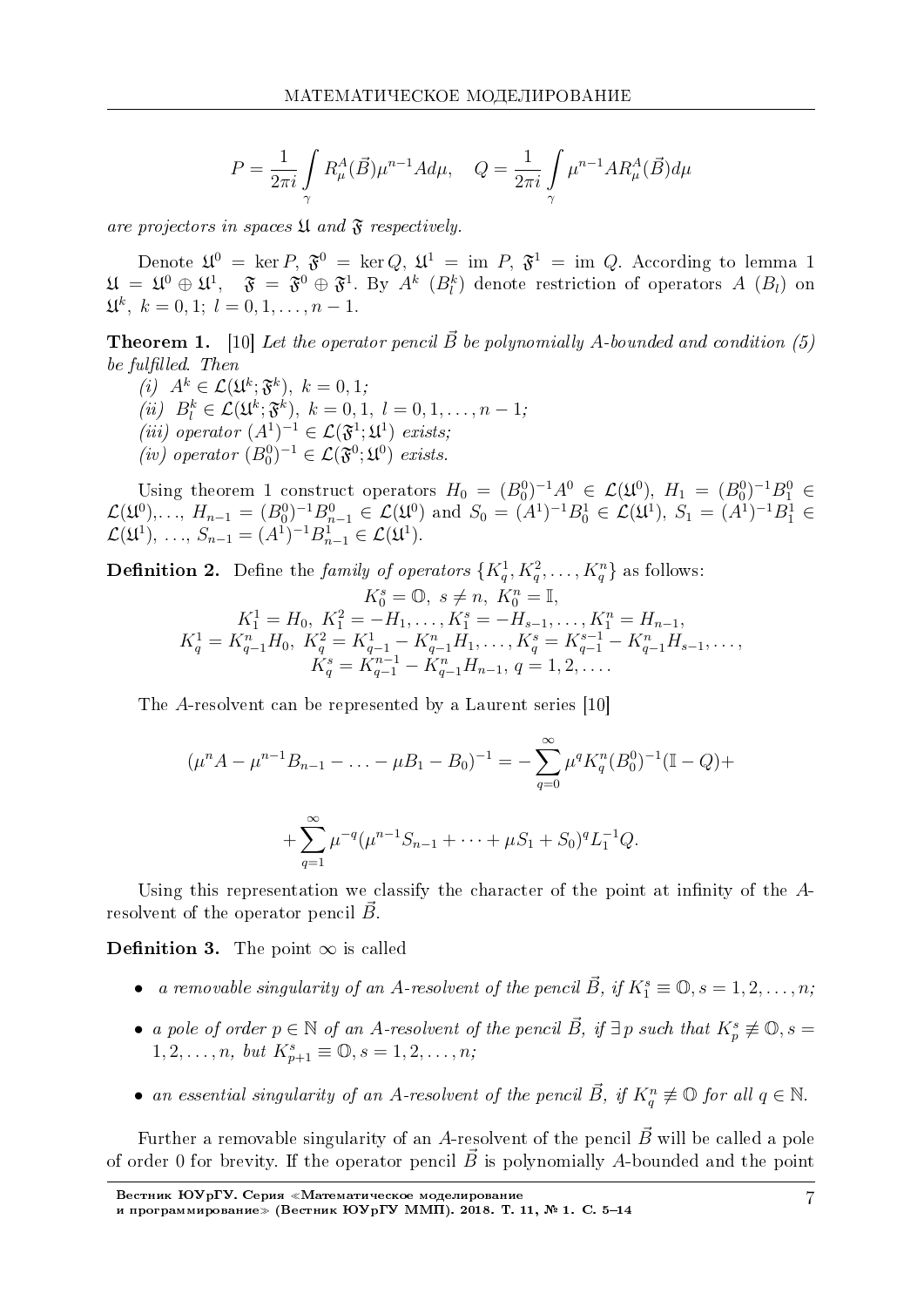$\infty$  is a pole of order  $p \in \{0\} \cup \mathbb{N}$  of an *A*-resolvent of the pencil  $\overrightarrow{B}$  then the operator pencil  $\vec{B}$  is called *polynomially*  $(A, p)$ -bounded.

**Theorem 2.** [3] Let *A*,  $B_{n-1}, \ldots, B_1, B_0 \in \mathcal{L}(\mathfrak{U}, \mathfrak{F})$  and *A* be a Fredholm operator. Then the following statements are equivalent:

(i) The lengths of all chains of the  $\vec{B}$ -adjoined vectors of the operator A are bounded by number  $(p + n - 1) \in \{0\} \cup \mathbb{N}$  and the chain of length  $(p + n - 1)$  exists.

(*ii*) The operator pencil  $\vec{B}$  is polynomially  $(A, p)$ -bounded.

# 2. Banach Manifolds

Let  ${\mathfrak M}$  be a  $C^k$ -manifold modelled by a Banach space  ${\mathfrak U}$ . By  $T{\mathfrak M}$  denote a tangent bundle of the manifold  $\mathfrak{M}$  and by  $T^n\mathfrak{M}$  denote a tangent bundle of order  $n$ . The set  $T\mathfrak{M}$ has the structure of a smooth  $C^{k-1}$ -manifold, modelled by Banach space  $\mathfrak U$  by construction, and tangent bundle  $T^n\mathfrak{M}$  is a manifold of class  $C^{k-n}$ . Further we assume that  $k > n$ .

By *π <sup>l</sup>* denote a canonical projection from a tangent bundle of order *l* to a tangent bundle of order  $l-1$  where  $l = 1, 2, \ldots, n$  and by  $\pi^l_*$  denote projection from tangent bundle of order *l* to a manifold  $\mathfrak{M}$ , i.e.  $\pi^l_* = \pi^1 \pi^2 \dots \pi^l$ .

Consider a curve  $\alpha: J \to \mathfrak{M}$  of class  $C^s$ ,  $(s \leq k)$  where *J* is some interval containing zero. By canonical lifting of the curve  $\alpha$  we call a curve  $\alpha^1$  in  $T\mathfrak{M}$   $\alpha^1: J \to T\mathfrak{M}$  such that  $\pi^1 \alpha^1 = \alpha$ . Similarly, by the lifting of order *l* of curve  $\alpha$  in  $T^l \mathfrak{M}$  we call a curve  $\alpha^l : J \to T^l \mathfrak{M}$  such that  $\pi^l_* \alpha^l = \alpha$ . Therefore lifting of order *l* of the curve is a mapping of class  $s - l \geq 1$ .

On the basis of the definition of a second-order differential equation [9] introduce

**Definition 4.** A differential equation of order *n* on a manifold  $\mathfrak{M}$  is a vector field  $\xi$  of *class*  $C^{k-n}$  on the tangent bundle  $T^{n-1}\mathfrak{M}$  such that for all  $v \in T^{n-1}\mathfrak{M}$  the equality

$$
\pi^n \xi(v) = v
$$

holds.

It follows from the definition that  $\xi$  is a differential equation of order *n* iff every integral curve  $\beta$  for  $\xi$  is a lifting of order  $n-1$  of the curve  $\pi^{n-1}_{*}\beta$ . In other words

$$
(\pi^{n-1}_{*}\beta)^{n-1} = \beta.
$$

Let  $\mathfrak M$  be an open set in the Banach space  $\mathfrak U$ . In this case, for any vector field on *T*<sup>*n*−1</sup>M, the main part of differential equation

$$
f:T^{n-1}\mathfrak{M}\to\mathfrak{U}^n
$$

has *n* components  $f = (f_1, f_2, \ldots, f_n)$  each of which maps  $T^{n-1}\mathfrak{M}$  into  $\mathfrak{U}$ .

**Lemma 2.** [9] The mapping f of class  $C^{k-n}$  is the main part of a differential equation of order *n* i

$$
f(g_1, g_2, \ldots, g_n) = (g_2, g_3, \ldots, g_n, f_n(g_1, g_2, \ldots, g_n)).
$$

Following [9] we formulate and prove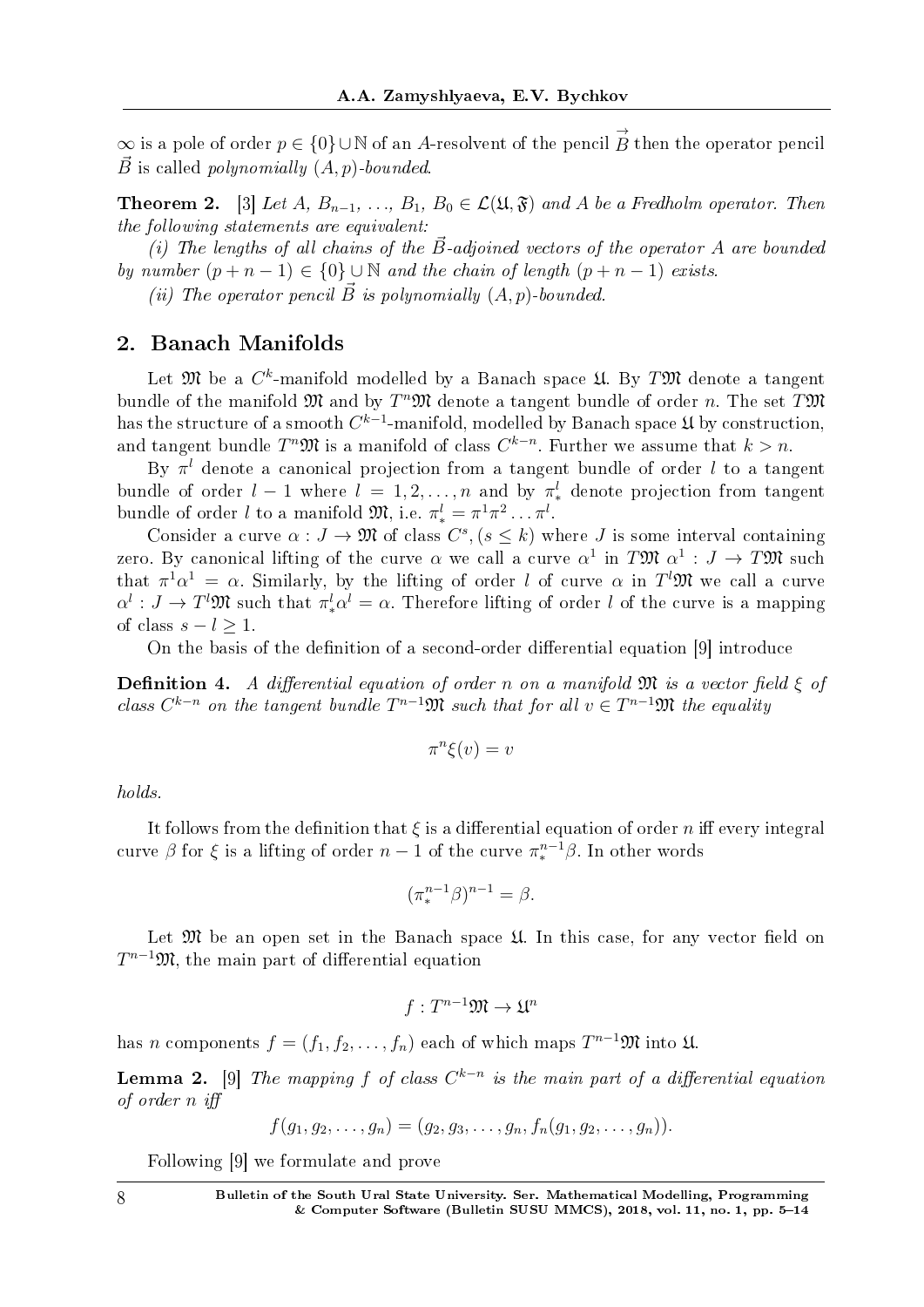**Theorem 3.** Let  $\mathfrak{M}$  be a Banach  $C^k$ -manifold,  $\xi$  be a differential equation of order *n* of class  $C^{k-n}$ . Then for any point  $(u_0, u_1, \ldots, u_{n-1}) \in T^{n-1}\mathfrak{M}$  there exists a unique curve  $u \in C^l((-\tau, \tau); \mathfrak{M})$ ,  $\tau = \tau(u_0, u_1, \ldots, u_{n-1}) > 0$ ,  $l \geq n$ , lying in  $\mathfrak{M}$ , passing through the point  $(u_0, u_1, \ldots, u_{n-1})$  such that

$$
u^{(n)} = f_n(u, \dot{u}, \ddot{u}, \dots, u^{(n-1)}),
$$
  
\n
$$
u^{(k)}(0) = u_k, \quad k = 0, 1, \dots, n-1.
$$
\n(6)

*Proof.* Since  $T^{n-1}\mathfrak{M}$  is a  $C^{k-n+1}$ -manifold and  $\xi$  is a vector field of class  $C^l$  on  $T^{n-1}\mathfrak{M}$ , then for any point  $(u_0, u_1, \ldots, u_{n-1}) \in T^{n-1}\mathfrak{M}$ , there exists a unique integral curve *φ*(*t*), *t* ∈ (−*τ*, *τ*), passing through the point  $(u_0, u_1, \ldots, u_{n-1})$  ( $φ(0) = (u_0, u_1, \ldots, u_{n-1})$ ). We represent a curve in the form of *n* components and consider it locally

$$
\varphi(t)=(u(t),u_1(t),\ldots,u_{n-1}(t))\in\mathfrak{M}\times\mathfrak{U}^{n-1}.
$$

By lemma 2, if *f* is the main part of differential equation *ξ*, then

$$
\dot{\varphi} = (\dot{u}(t), \dot{u}_1(t), \dots, \dot{u}_n(t)) = f(u(t), u_1(t), \dots, u_{n-1}(t)) =
$$
  
=  $(u_1(t), \dots, u_{n-1}(t), f_n(u(t), u_1(t), \dots, u_{n-1}(t))).$ 

Therefore, the differential equation can be rewritten in more convenient form

$$
\dot{u}(t) = u_1(t), \n\dot{u}_1(t) = u_2(t), \n\cdots \n\dot{u}_{n-1}(t) = f_n(u(t), u_1(t), \dots, u_{n-1}(t))
$$

or  $u^{(n)}(t) = f_n(u(t), u_1(t), \ldots, u_{n-1}(t))$ . Making the reverse substitution, we obtain

$$
u^{(n)} = f_n(u, \dot{u}, \ddot{u}, \dots, u^{(n-1)}).
$$

Thus, the curve  $(\pi_* \varphi)(t) = u(t), t \in (-\tau, \tau)$ , lies in M and satisfies (6).

 $\Box$ 

#### 3. The Cauchy Problem

Turn to problem  $(3)$ ,  $(4)$  and give definition of its solution.

**Definition 5.** If a vector-function  $u \in C^{\infty}((-\tau,\tau);\mathfrak{U}), \tau \in \mathbb{R}_+$  satisfies equation (4) then it is called a *solution of this equation*. If the vector-function satisfies in addition condition (3) then it is called a solution of  $(3)$ ,  $(4)$ .

**Definition 6.** The set  $\mathfrak{P}$  is called a *phase space of* (4), if

(i) for all  $(u_0, u_1, \ldots, u_{n-1}) \in T^{n-1}\mathfrak{P}$  there exists a unique solution of (3), (4);

(ii) a solution  $u = u(t)$  of (4) lies in  $\mathfrak{P}$  as a trajectory, i.e.  $u(t) \in \mathfrak{P}$  for all  $t \in (-\tau, \tau)$ .

If ker  $A = \{0\}$  then equation (2) can be reduced to an equivalent equation

$$
u^{(n)} = F(u, \dot{u}, \dots, u^{(n-1)}),
$$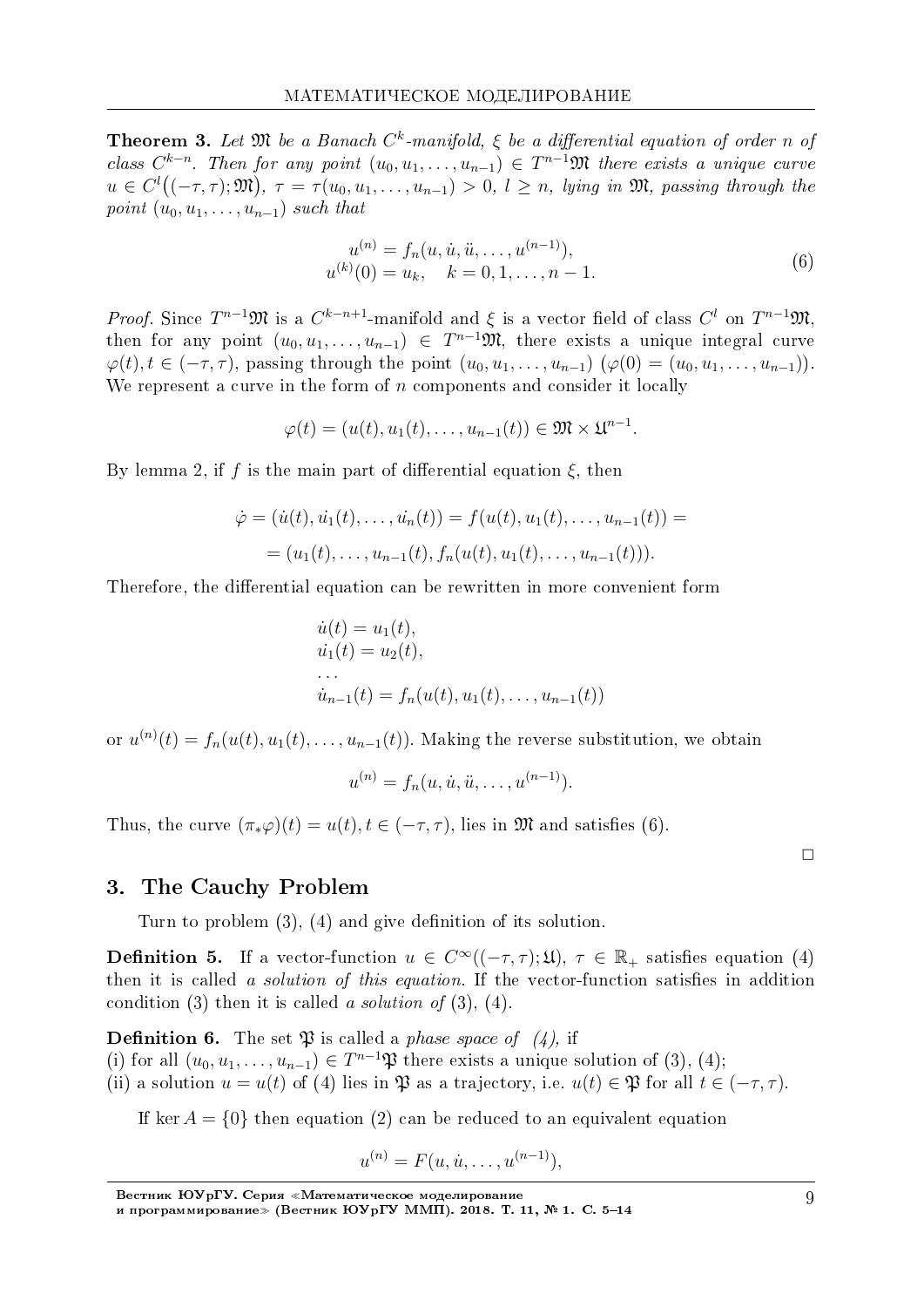where  $F(u, \dot{u}, \dots, u^{(n-1)}) = A^{-1}(B_{n-1}u^{(n-1)} + B_{n-2}u^{(n-2)} + \dots + B_0u + N(u))$  is a mapping of class  $C^{\infty}$  by construction. The existence of a unique solution *u* of (3), (4) for all  $(u_0, u_1, \ldots, u_{n-1})$  follows from theorem 3.

Let ker  $A \neq \{0\}$  and operator pencil *B* be  $(A, 0)$ -bounded, then by theorem 1 equation (4) can be reduced to an equivalent system of equations

$$
\begin{cases}\n0 = (\mathbb{I} - Q)(B_0 + N)(u^0 + u^1), \\
\frac{d^n}{dt^n} u^1 = A_1^{-1} Q(B_{n-1} \frac{d^{n-1}}{dt^{n-1}} + B_{n-2} \frac{d^{n-2}}{dt^{n-2}} + \dots + B_0 + N)(u^0 + u^1),\n\end{cases} (7)
$$

where  $u^1 = Pu, u^0 = (I - P)u$ .

Now consider a set  $\mathfrak{M} = \{u \in \mathfrak{U} : (I - Q)(B_0u + N(u)) = 0\}$ . Let the set  $\mathfrak{M}$  be not empty, i.e. there is a point  $u_0 \in \mathfrak{M}$ . Denote  $u_0^1 = Pu \in \mathfrak{U}^1$ .

The set  $\mathfrak{M}$  is called a *Banach*  $C^k$ -manifold at point  $u_0$  if there exist neighborhoods  $\mathcal{O}\subset\mathfrak{M}$  and  $\mathcal{O}^1\subset\mathfrak{U}^1$  of points  $u_0$  and  $u_0^1$  respectively and a  $C^k$ -diffeomorphism  $\delta:\mathcal{O}^1\to\mathcal{O}$ such that  $\delta^{-1}$  is a restriction of projector *P* on *O*. The set  $\mathfrak{M}$  is called a Banach  $C^k$ manifold modelled by the space  $\mathfrak{U}^1$  if it is a Banach  $C^k$ -manifold at any point. Connected  $C^k$ -manifold is *simple* if any atlas is equivalent to an atlas including only one map.

Let the following condition be fullled

$$
(\mathbb{I} - Q)(B_0 + N'_{u_0}) : \mathfrak{U}^0 \to \mathfrak{F}^0 \text{ is a toplinear isomorfism.}
$$
 (8)

According to the implicit function theorem [11] there exist neighborhoods  $\mathcal{O}^0 \subset \mathfrak{U}^0$  and  $\mathcal{O}^1\subset\mathfrak{U}^1$  of points  $u_0^0=(\mathbb{I}-P)u_0, u_0^1=Pu_0$  respectively and the operator  $B\in C^\infty(\mathcal{O}^1;\mathcal{O}^0)$ such that  $u_0^0 = B(u_0^1)$ . Construct an operator  $\delta = \mathbb{I} + B: \mathcal{O}^1 \to \mathfrak{M}, \ \delta(u_0^1) = u_0$ . Then the operator  $\delta^{-1}$  together with the set  $\mathcal{O}^1$  makes a map of  $\mathfrak M$  and is a restriction of *P* on  $\delta[\mathcal{O}^1]=\mathcal{O}\subset \mathfrak{M}.$  Thus we prove

**Lemma 3.** The set  $\mathfrak{M} = \{u \in \mathfrak{U} : (\mathbb{I} - Q)(B_0u + N(u)) = 0\}$  under condition (8) is a  $C^{\infty}$ -manifold at point  $u_0$ .

Lets act with the Frechet derivative  $\delta_{(n)}^{(n)}$  $\binom{n}{(u_0^1, u_1^1, \ldots, u_{n-1}^1)}$  of order *n* on the second equation of system (7). Since  $\delta(u^1) = u$  and

$$
\delta_{(u_0^1, u_1^1, \dots, u_{n-1}^1)}^{(n)} u^{1(n)} = \frac{d^n}{dt^n} (\delta(u^1))
$$

we obtain equation  $u^{(n)} = F(u, \dot{u}, \dots, u^{(n-1)})$ , where

$$
F(u, \dot{u}, \dots, u^{(n-1)}) = \delta_{(u_0^1, u_1^1, \dots, u_{n-1}^1)}^{(n)} A^{-1} Q(B_{n-1} u^{(n-1)} + B_{n-2} u^{(n-2)} + \dots
$$
  
+
$$
B_0 u + N(u) \in C^\infty(\mathfrak{U}).
$$

By virtue of theorem 3, we get

**Theorem 4.** Let the operator pencil  $\vec{B}$  be  $(A, 0)$ -bounded,  $N \in C^{\infty}(\mathfrak{U}; \mathfrak{F})$  and condition (8) be fulfilled. Then for any  $(u_0, u_1, \ldots, u_{n-1}) \in T^{n-1}\mathfrak{M}$  there exists a unique solution of  $(3)$ ,  $(4)$  lying in  $\mathfrak{M}$  as trajectory.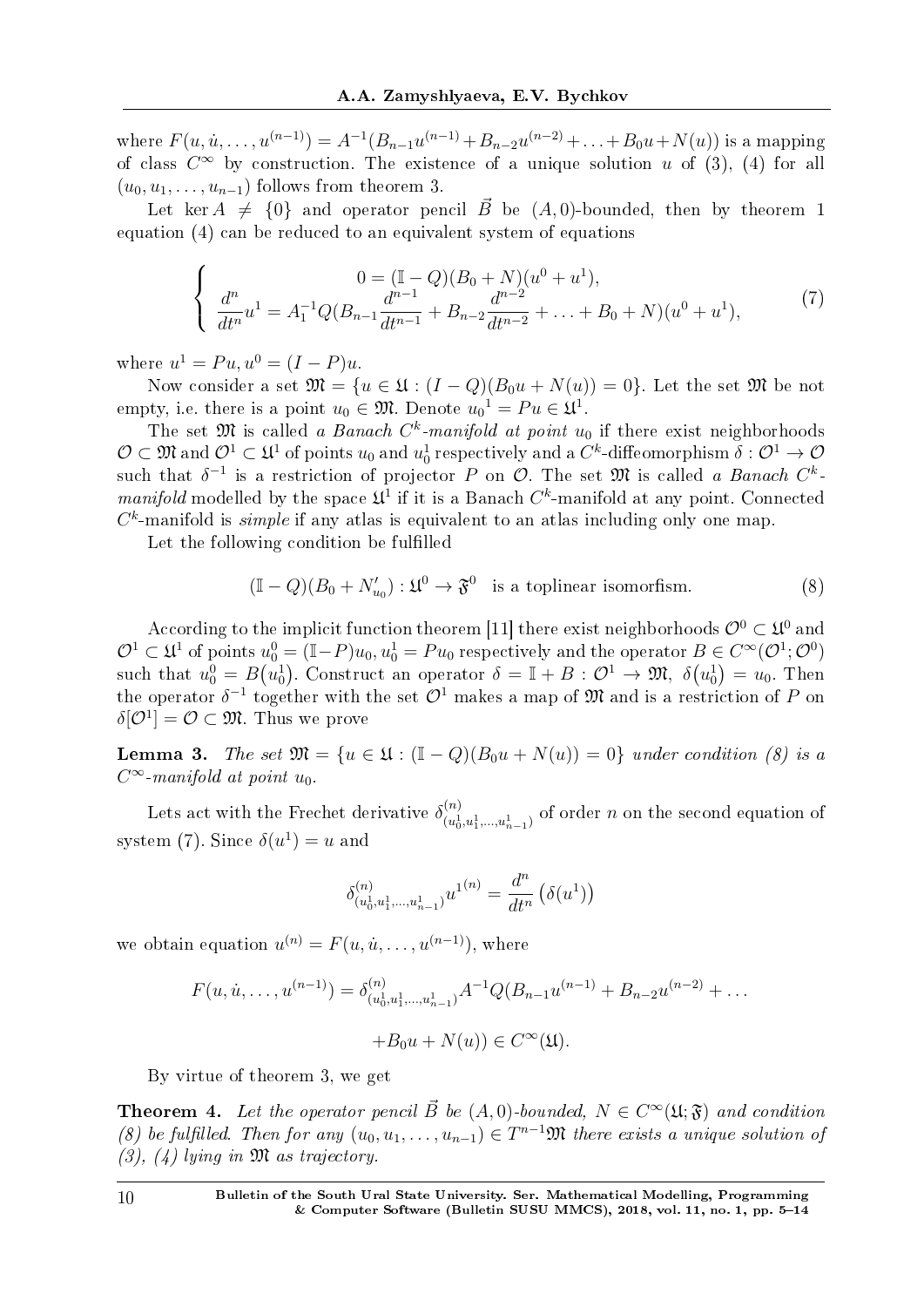### 4. Mathematical Model of Ion-Acoustic Waves in Plasma

Turn to the model example  $(1)$ ,  $(2)$ . In order to reduce  $(1)$ ,  $(2)$  to  $(3)$ ,  $(4)$  set

$$
\mathfrak{U} = \{ u \in W_2^{l+2}(\Omega) : u(x) = 0, x \in \partial\Omega \}, \quad \mathfrak{F} = W_2^l(\Omega).
$$

Define operators  $A = \Delta - \lambda$ ,  $B_2 = (\lambda' - \Delta)$ ,  $B_0 = -\alpha \frac{\partial^2}{\partial x^2}$  $\frac{\partial^2}{\partial x_3^2}$ ,  $B_3 = B_1 = \mathbb{O}$ . Operators  $A, B_3, B_2, B_1, B_0$  are  $\in \mathcal{L}(\mathfrak{U}; \mathfrak{F})$  for all  $l \in \{0\} \cup \mathbb{N}$ .

Denote the eigenfunctions of the Dirichlet problem (2) for the Laplace operator by  $\varphi_{kmn} = \left\{ \sin \frac{\pi k x_1}{a} \sin \frac{\pi m x_2}{b} \sin \frac{\pi n x_3}{c} \right\}$ , where *k*, *m*, *n*  $\in \mathbb{N}$  and denote the eigenvalues by  $\lambda_{kmn} = -\sqrt{\frac{\pi k}{a}}$  $\left(\frac{\pi k}{a}\right)^2 + \left(\frac{\pi m}{b}\right)$  $\left(\frac{m}{b}\right)^2+\left(\frac{\pi n}{c}\right)$  $\left(\frac{m}{c}\right)^2$ . The spectrum  $\sigma(\Delta)$  is negative, discrete, finite and tends only to  $-\infty$ . Since  $\{\varphi_{kmn}\}\subset C^{\infty}(\Omega)$  we obtain

$$
\mu^4 A - \mu^3 B_3 - \mu^2 B_2 - \mu B_1 - B_0 =
$$
  
= 
$$
\sum_{k,m,n=1}^{\infty} [(\lambda_{kmn} - \lambda)\mu^4 + (\lambda_{kmn} - \lambda')\mu^2 - \alpha \left(\frac{\pi n}{c}\right)^2] < \varphi_{kmn}, \quad > \varphi_{kmn},
$$

where  $\langle \cdot, \cdot \rangle$  is the inner product in  $L^2(\Omega)$ .

**Remark 2.** In the case when (i)  $\lambda \notin \sigma(\Delta)$  the *A*-spectrum of pencil  $\vec{B} \sigma^A(\vec{B}) = {\mu_{rmn}^j : \Delta^a(\vec{B}) = \Delta^b(\vec{B})}$  $r, m, n \in \mathbb{N}, j = 1, ..., 4$ , where  $\mu_{rmn}^j$  are the roots of equation.

$$
(\lambda_{rmn} - \lambda)\mu^4 + (\lambda_{rmn} - \lambda')\mu^2 - \alpha\left(\frac{\pi n}{c}\right)^2 = 0.
$$
\n(9)

In the case when (ii)  $(\lambda \in \sigma(\Delta)) \wedge (\lambda \neq \lambda')$  the *A*-spectrum of pencil  $\vec{B} \sigma^A(\vec{B}) = {\mu_{l,k}^j : \lambda' = \lambda'}$  $k \in \mathbb{N}$ , where  $\mu_{l,k}^j$  are the roots of equation (9) with  $\lambda = \lambda_l$ . In the case when (iii)  $(\lambda \in \sigma(\Delta)) \wedge (\lambda = \lambda')$  the A-spectrum of pencil  $\vec{B} \sigma^A(\vec{B}) = {\mu_{l,k}^j : k \in \mathbb{N}, k \neq l}.$ 

Check condition (5). In case (i) there exists  $A^{-1} \in \mathcal{L}(\mathfrak{F}^1;\mathfrak{U}^1)$  therefore condition (5) is fulfilled  $[3]$ .

In case (ii)

$$
\frac{1}{2\pi i} \int_{\gamma} \sum_{k,m,n=1}^{\infty} \frac{\mu^r < \varphi_{kmn}, \quad \varphi_{kmn} d\mu}{(\lambda_{kmn} - \lambda)\mu^4 + (\lambda_{kmn} - \lambda')\mu^2 - \alpha(\frac{\pi n}{c})^2} =
$$
\n
$$
= \frac{1}{2\pi i} \int_{\gamma} \sum_{k,m,n=1}^{\infty} \frac{\mu^r < \varphi_{kmn}, \quad \varphi_{kmn} d\mu}{(\lambda_{kmn} - \lambda')\mu^2 - \alpha(\frac{\pi n}{c})^2} \neq 0,
$$

when  $r = 1$ , therefore condition (5) is not fulfilled and this case is excluded from further considerations. In case (iii)  $(\lambda \in \sigma(\Delta)) \wedge (\lambda = \lambda')$  condition (5) is fulfilled.

Lemma 4. Let (i)  $\lambda \notin \sigma(\Delta)$ ) or (ii)  $(\lambda \in \sigma(\Delta)) \wedge (\lambda = \lambda')$ . Then pencil  $\vec{B}$  is polynomially (*A,* 0)-bounded.

*Proof.* In case (i) ker  $A = \{0\}$  that is, the operator A has no eigenvectors and, by remark 1 the pencil  $\vec{B}$  is  $(A, 0)$ -bounded.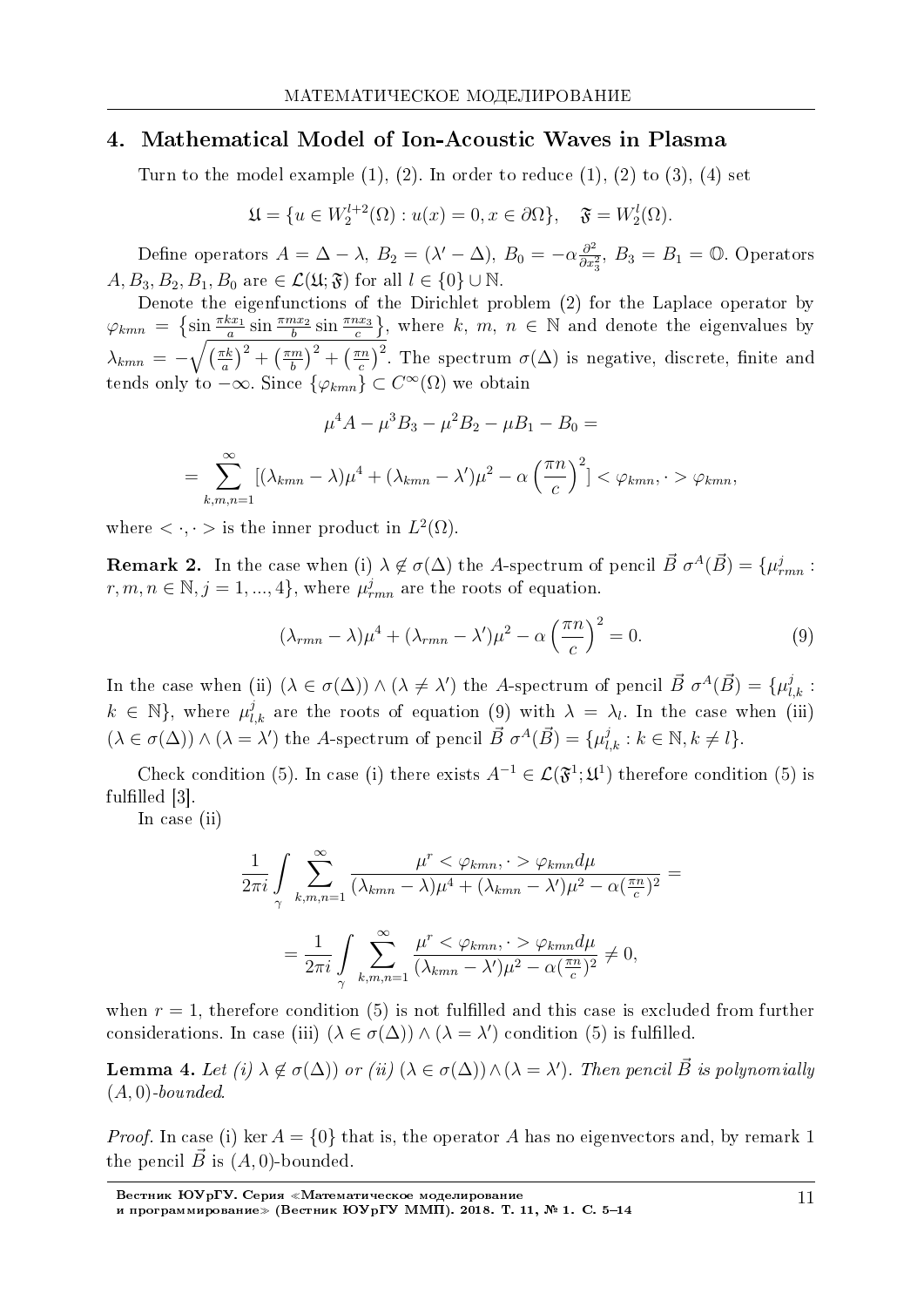In case (ii)  $\lambda \in \sigma(\Delta)$  and  $\lambda = \lambda'$  construct the chain of  $\vec{B}$ -adjoined vectors of an eigenvector  $\varphi_0 = \sum$ *λ*=*λkmn*  $a_{kmn}\varphi_{kmn} \in \text{ker } A \setminus \{0\}.$  Since  $B_3 = B_1 = \mathbb{O}$  the first three

*B*-adjoined vectors can be taken equal to zero. On the fourth we obtain

$$
B_0\varphi_0 = B_0 \left(\sum_{\lambda=\lambda_{kmn}} a_{kmn} \varphi_{kmn}\right) = -\alpha \left(\frac{\pi n}{c}\right)^2 \sum_{\lambda=\lambda_{kmn}} a_{kmn} \varphi_{kmn} \notin \text{im}A,
$$

since ∑ *λ*=*λkmn*  $|a_{kmn}| > 0.$ 

Therefore the eigenvector  $\varphi_0$  doesn't have a  $\vec{B}$ -adjoined vector of order four, the length of the chains of  $\vec{B}$ -adjoined vectors of operator A is bounded by three, and the chain of length three exists.

 $\Box$ 

Construct projectors. In case (i)  $P = \mathbb{I}$  and  $Q = \mathbb{I}$ . In case (ii)

$$
P = \mathbb{I} - \sum_{\lambda = \lambda_{kmn}} <\varphi_{kmn}, \quad \varphi_{kmn},
$$

and the projector  $Q$  has the same form but it is defined on space  $\mathfrak{F}$ . Construct the set

$$
\mathfrak{M} = \{ u \in \mathfrak{U} : \sum_{\lambda = \lambda_{kmn}} <\alpha \left( \frac{\pi n}{c} \right)^2 u + \Delta(u^3), \varphi_{kmn} > \varphi_{kmn} = 0 \}.
$$

By theorem 4 we have

Theorem 5. (i) Let  $\lambda \notin \sigma(\Delta)$ ,  $(u_0, u_1, \ldots, u_{n-1}) \in \mathfrak{L}^n$ . Then for some  $\tau =$  $\tau(u_0, u_1, \ldots, u_{n-1})$  > 0 there exists a unique solution  $u \in C^n((-\tau, \tau), \mathfrak{U})$  of problem (1), (2). (ii) Let  $(\lambda \in \sigma(\Delta)) \wedge (\lambda = \lambda')$ ,  $(u_0, u_1, \ldots, u_{n-1}) \in T^{n-1}\mathfrak{M}$  and condition (8) be fulfilled. Then for some  $\tau = \tau(u_0, u_1, \ldots, u_{n-1}) > 0$  there exists a unique solution  $u \in C^n((-\tau,\tau),\mathfrak{M})$  of problem (1), (2).

Acknowledgment. The work was supported by Act 211 Government of the Russian Federation, contract no. 02.A03.21.0011.

## References

- 1. Zamyshlyaeva A.A., Muravyev A.S. Computational Experiment for One Mathematical Model of Ion-Acoustic Waves. Bulletin of the South Ural State University. Series: Mathematical Modelling, Programming and Computer Software, 2015, vol. 8, no. 2, pp.  $127-132$ .
- 2. Sviridyuk G.A., Sukacheva T.G. [The Phase Space of a Class of Operator Equations of Sobolev Type]. Differential Equations, 1990, vol. 26, no. 2, pp. 250–258. (in Russian)
- 3. Zamyshliaeva A.A. Lineynye uravneniya sobolevskogo tipa vysokogo poryadka [Linear Sobolev Type Equations of Higher Order]. Chelyabinsk, Publishing center of SUSU, 2012. (in Russian)
- 4. Sviridyuk G.A., Sukacheva T.G. Galerkin Approximations of Singular Nonlinear Equations of Sobolev Type.  $Russian$  Mathematics, 1989, vol. 33, no. 10, pp. 56-59.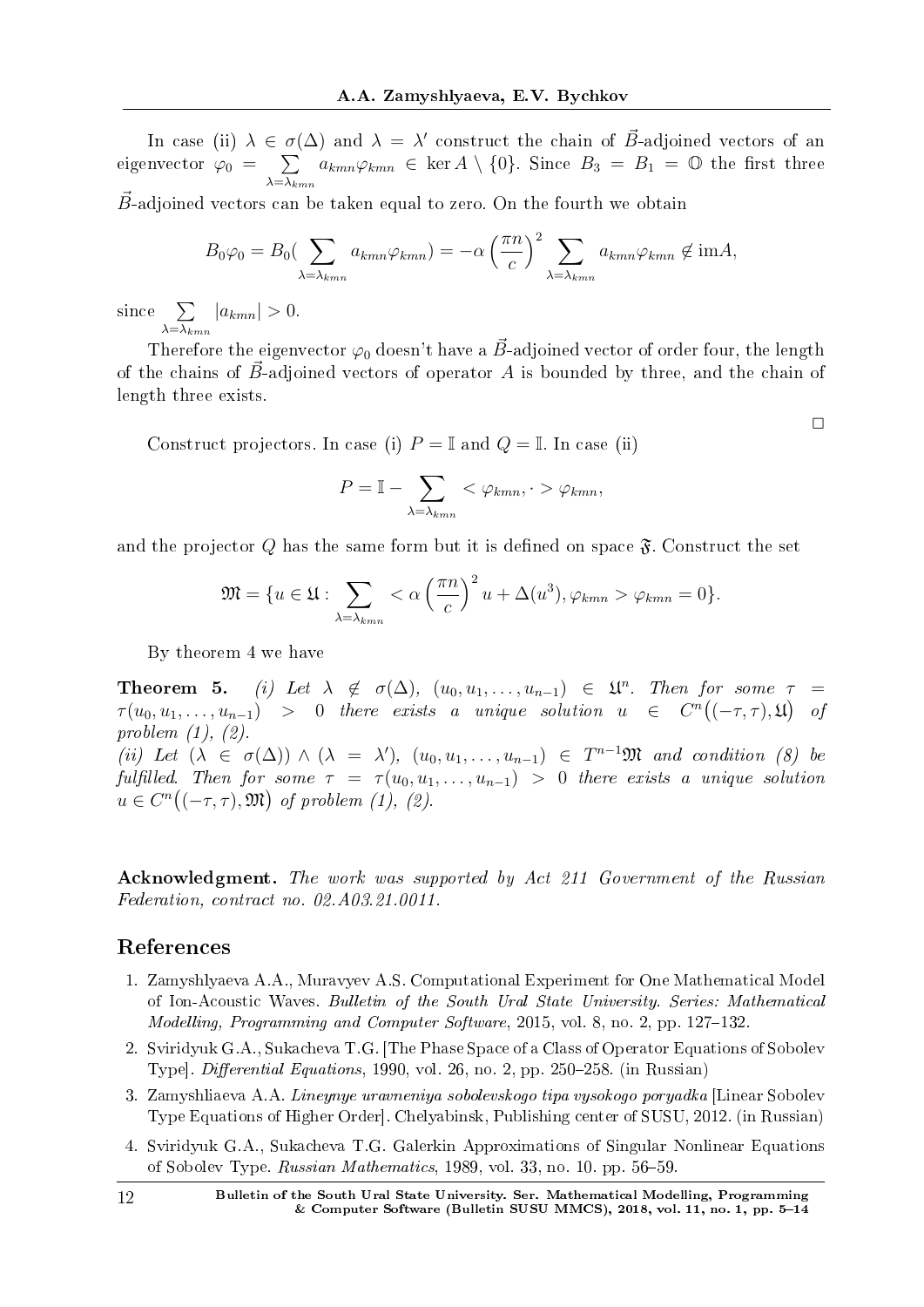- 5. Manakova N.A., Bogatyreva E.A. On a Solution of the Dirichlet–Cauchy Problem for the Barenblatt–Gilman Equation. The Bulletin of Irkutsk State University. Series: Mathematics, 2014, vol. 7, pp. 52–60. (in Russian)
- 6. Manakova N.A., Dyl'kov A.G. Optimal Control of the Solutions of the Initial-Finish Problem for the Linear Hoff Model. *Mathematical Notes*, 2013, vol. 94, no.  $1-2$ , pp. 220-230. DOI: 10.1134/S0001434613070225
- 7. Keller A.V., Sagadeeva M.A. The Optimal Measurement Problem for the Measurement Transducer Model with a Deterministic Multiplicative Effect and Inertia. Bulletin of the South Ural State University. Series: Mathematical Modelling, Programming and Computer Software, 2014, vol. 7, no. 1, pp. 134-138. DOI: 10.14529/mmp140111 (in Russian)
- 8. Sviriduyk G.A., Zamyshlyaeva A.A. The Phase Space of a Class of Linear Higher Order Sobolev Type Equations. Differential Equations, 2006, vol. 42, no 2, pp. 269-278. DOI: 10.1134/S0012266106020145
- 9. Leng S. Introduction to Differentiable Manifolds. N.Y., Springer, 2002.
- 10. Zamyshlyaeva A.A. The Phase Space of a High Order Sobolev Type Equation. The Bulletin of Irkutsk State University. Series: Mathematics, 2011, vol. 4, no. 4, pp. 45–57. (in Russian)
- 11. Nirenberg L. Topics in Nonlinear Functional Analysis. N.Y., American Mathematical Society, 2001.

Received November 10, 2017

VДК 517.9 DOI: 10.14529/mmp180101

# ЗАДАЧА КОШИ ДЛЯ УРАВНЕНИЯ СОБОЛЕВСКОГО ТИПА ВЫСОКОГО ПОРЯДКА

### $A.A.$  Замышляева, Е.В. Бычков

Южно-Уральский государственный университет, г. Челябинск, Российская Федерация

> В статье исследована полулинейная математическая модель ионно-звуковых волн в плазме на основе разрешимости задачи Коши для абстрактного полного полулинейного уравнения соболевского типа высокого порядка. Используется теория относительно полиномиально ограниченных пучков операторов, теория дифференцируемых банаховых многообразий и метод фазового пространства. Построены проекторы, расщепляющие пространство в прямую сумму, и уравнение на два эквивалентных уравнения. Одно из уравнений определяет фазовое пространство, и его решением является функция со значениями из собственного подпространства оператора при старшей производной по времени. Решением второго уравнения является функция со значениями из образа проектора. Таким образом, были получены достаточные условия разрешимости изучаемой задачи. В качестве приложения рассмотрено уравнение четвертого порядка с сингулярным оператором при старшей производной по времени, лежащее в основе математической модели ионно-звуковых волн в плазме. Редуцировав модельную задачу к абстрактной, были получены достаточные условия существования единственного решения полулинейной математической модели ионно-звуковых волн в плазме.

> $K$ лючевые слова: уравнение соболевского типа высокого порядка; полулинейное  $\nu$ равнение; полиномиальный пучок операторов; метод фазового пространства.